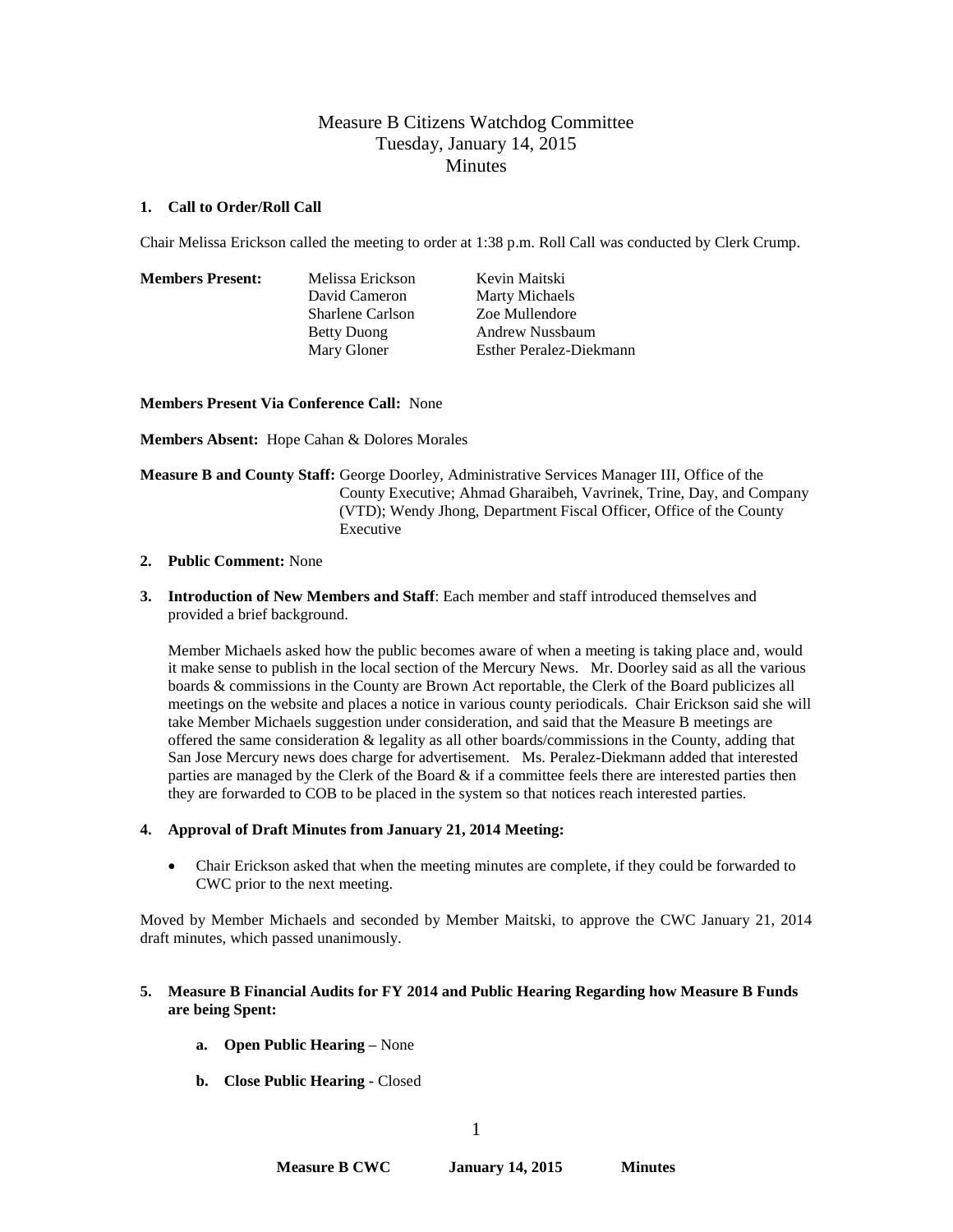#### **c. Approve Audit Reports (Ahmed Gharaibeh, Vavrinek, Trine, Day & Co., LLP)**

 Mr. Doorley directed the members to page 2 of the audit packet to: Opinion: "In our opinion, the financial statements referred to above present fairly, in all material respects, the respective changes in financial position of the Program, as of June 30, 2014" (the end of the audit period) adding that it is an impactful sentence for a financial audit.

And, under Other Matters, last paragraph reads: …the Schedule of Revenues and Expenditures – Budget to Actual is fairly stated in all material respects in relation to the financial statements as a whole.

 Member Michaels asked how many transitions are sampled during the course of an annual audit. Example: contractors who do work for the County submit invoices and the County pays these invoices. Mr. Gharaibeh said a representative sample. All depends, past 3-4 years, most invoices received are VTA and these are not very frequent. First couple years the invoices were vendor-related and now with the winding down of the program there are not many invoices. Ms. Jhong added that it is a 100% audit.

Member Michaels also asked that during an audit, is it determined that the invoice is valid and, before the payment is made that the work was actually performed. Mr. Gharaibeh said that that is correct.

- Mr. Doorley directed the members to page 14 under Compliance and Other Matters: "In addition, we performed specific testing to determine that the Measure B funds were expended for transportation projects specified in Measure A and/or approved by the County Board of Supervisors adding that this was key to several years ago to ensure not only how money is spent, but also that it is lawful and that it is being spent on the projects for which the measure was originally passed.
- Member Michaels asked about the Coyote Ridge Butterfly Habitat and why it would fall under a transportation measure.
- Mr. Doorley gave a historical context on Measure B Committee: In 1996 there were two (2) ballot initiatives. One was a general sales tax initiative and one was a companion measure that listed out that if the electorate approved the sales tax initiative then they would use to fund specified transportation projects. Both passed. Discussion at prior year's meeting that the tax portion that can be used for any lawful purpose. This is good faith issue to those who voted for this measure to for that focus. In 2000 Transportation funding changed in the county after the 1996 measure was passed: In 2000 tax measure was approve to specifically fund BART to Santa Clara County, which eliminated the heavy rail piece which was going to be the component to link Santa Clara County into the BART system by a non-BART heavy rail link, which meant there was a big portion funded out of this measure to fund the rail infrastructure project. Other County-wide transportation improvements that met the intent of the original 1996 measure were identified and changes were made and programs added by action of the Board of Supervisors. Mr. Doorley said that in order to widen the freeway around the Coyote Ridge Butterfly Habitat, it was needed to have the Habitat litigation measure.
- Member Michaels asked on Page 4 of the report, under Expenditures, Transportation, Other, what does the \$5,400,000 fund. Ms. Jhong said that it has ancillary programs such as bicycle paths and congestion projects. Mr. Doorley added that the context of the entire measure are ancillary to the total dollars but, because of what little is left of the program, there tends to be higher dollar amounts.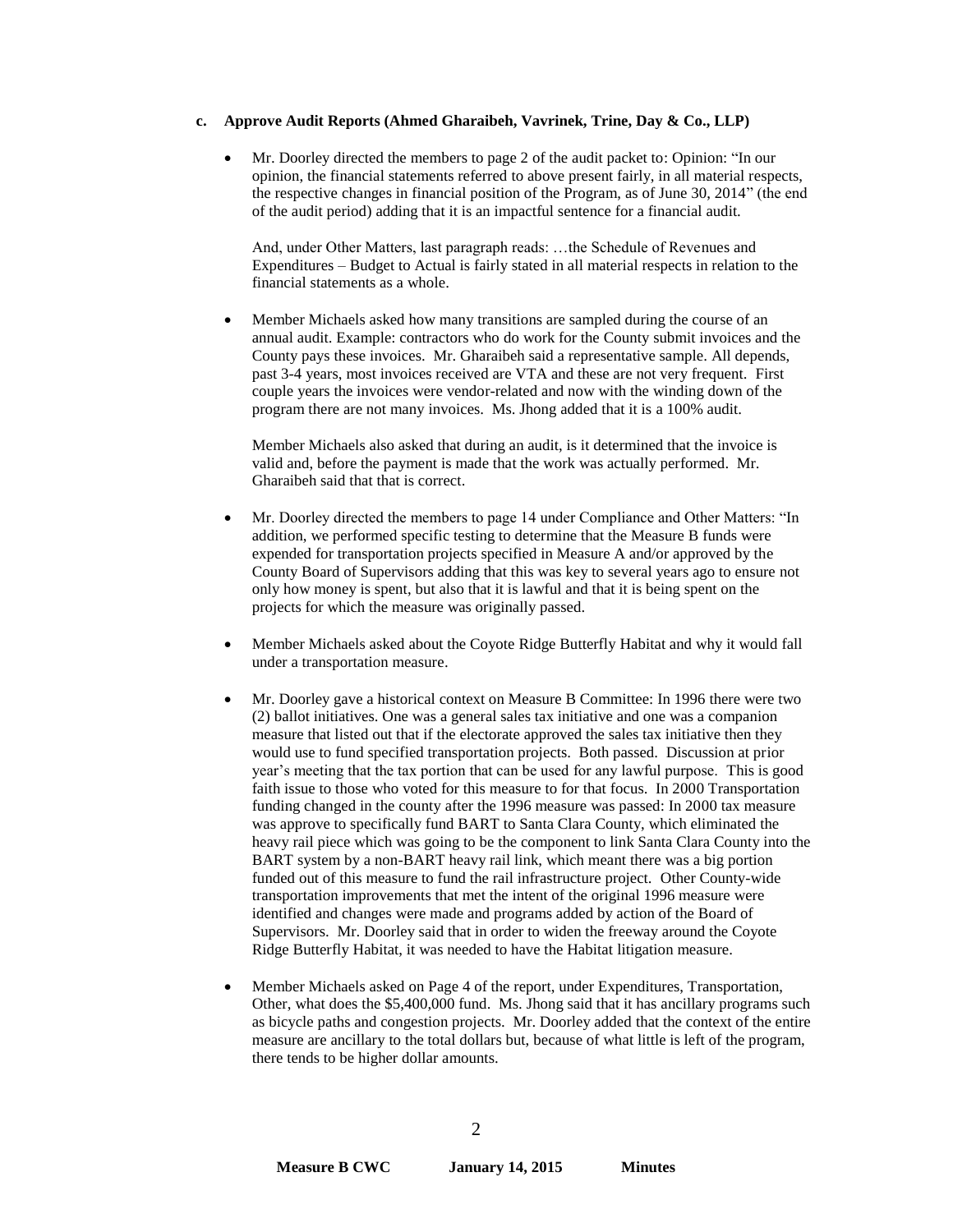- Member Gloner asked on Page 4, if Mr. Gharaibeh can describe what the credit was for under Expenditures, Transportation, Transit/railway projects and asked if the other ballot measure picked it up. Mr. Gharaibeh said that re-class from one project area to another and because it was from the prior year it received a credit for the current year but the total continues to be the same.
- Member Gloner asked that on Page 9, where it shows the tax revenue is financially dropping, what is the expectation/forecast for FY 2015 will get zero sales tax revenue. Ms. Jhong said that it was unexpected with the first quarter coming in at \$95,000 the second quarter came in at \$288,000 for a total of \$385,000.

Member Gloner remembered that last year it was because of some people/corporations revising their taxes and re-submitting audits. Mr. Doorley said it is primarily corporations that are amending their taxes.

Chair Erickson asked if there was a threshold or, will the County Council decide when the oversight board is no longer needed. Mr. Doorley said that if they are no longer bringing in more than \$100K and projects are near done, all the funding would be utilized by the existing base of projects.

Member Cameron asked if this really supplementing VTA's project budgets and if this money is there that VTA does not have to operate out of their own operating budget. Ms. Jhong said 100% goes to pre-pay an account of VTA and every year the new residual sales tax also adds to that prepaid amount. Mr. Gharaibeh said that it does go to VTA for capital projects.

 Member Cameron also asked if the compliance evaluation of Measure B is evaluated at that point.

Mr. Doorley said absent this funding, VTA would make a decision to either fund out of the general fund or not fund the project at all. There was a discussion at the BOS several years ago when it became clear that there would be additional funding beyond what funded the original projects and the County's management auditor recommended that because of the general tax definition, the County could use it for any lawful purpose. But, the BOS chose not to do that and in discussion with VTA's board and County Roads & Airports Department, to parcel out other projects and to allocate remaining funds and to continue to provide this funding to VTA.

Mr. Cameron suggested that with ramping down, and that the administrative costs are going to be a big percentage of the revenue, perhaps it should be a specific purpose audit of the remaining funds.

Mr. Doorley said that very little County overhead goes into maintaining this process.

Moved by Member Cameron and seconded by Member Gloner to approve the audit for FY 2014, which passed unanimously.

## **d. Authorize Administration to Publish Report**

Moved by Member Peralez-Dieckmann and seconded by Member Carlson to authorized administration to publish the audit report, which passed unanimously.

#### **6. Informational Report on financial closeout of projects:**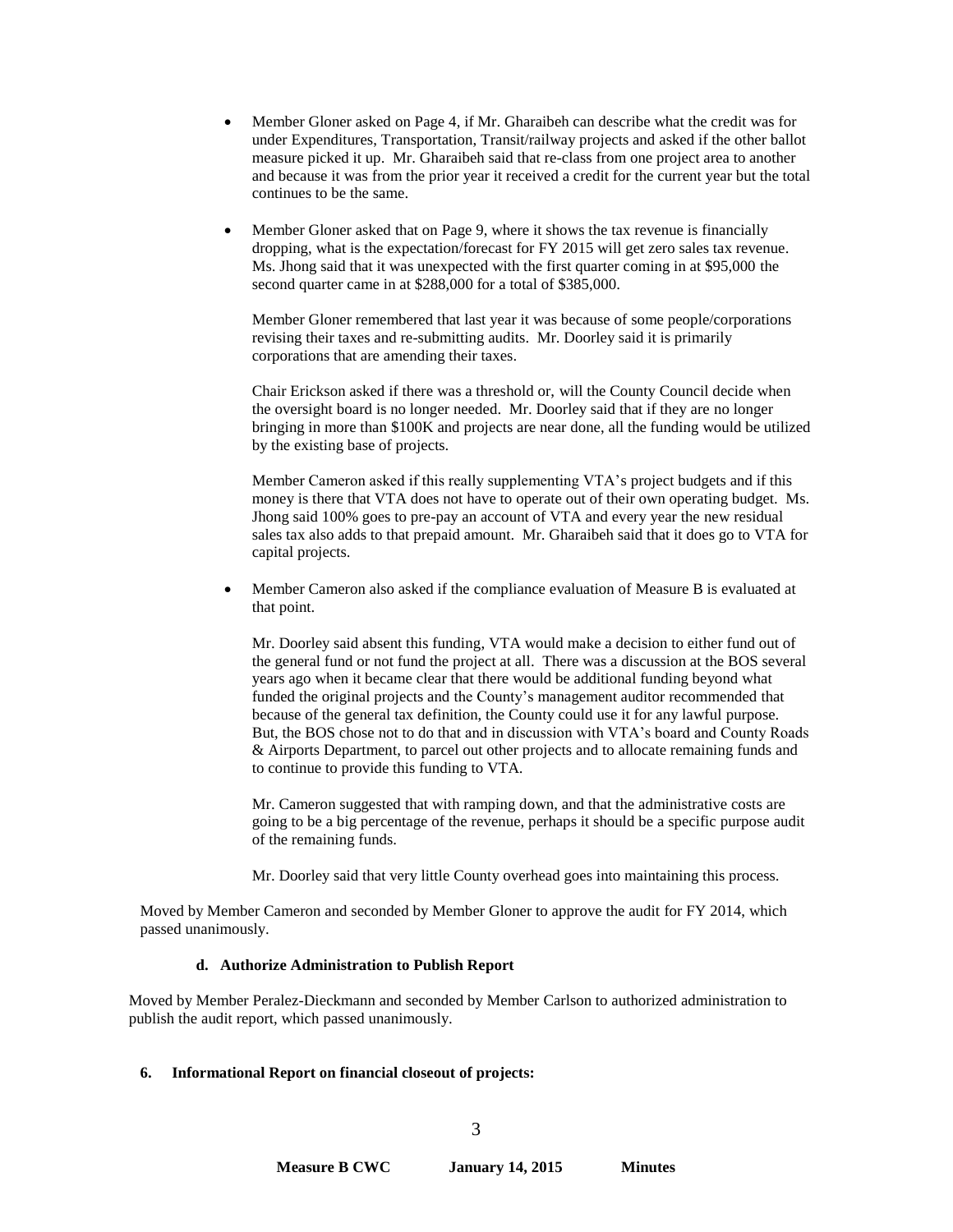Mr. Doorley directed the members to the reports provided in the packet; Transportation Improvement Program Revenues, Expenditures and Changes in Fund Balance. County Roads & Airports Department Projects, Valley Transportation Authority Projects and summarized these reports as follows:

- Transportation Improvement Program: \$6,708,000.00 of the \$7,000,000.00 has already been spent and the funds are down to less than \$1,000,000.00 in the program.
- VTA's report includes the Measure A projects from the ballot measure. VTA estimates to complete \$2,255,000.00 of remaining projects and to complete those projects the County would add about \$1,000,000.00 in unencumbered funds.

Member Cameron asked what comprises the expenses of the \$850,000.00 earmarked for the Coyote Ridge Butterfly Habitat.

Mr. Doorley said that it is a VTA program that the board authorized related to the Highway 101 widening process, which allowed the installation of the lanes including the carpool lanes. Mr. Doorley will research and provide more information to the Board.

Member Gloner asked with the \$7,263,000.00 balance, how will the surplus be handled. Mr. Doorley said that \$6,708,000.00 is already prepaid to VTA and there is no obligation to fund out of County funds. Mr. Gharaibeh added that they are trying to reconcile the numbers that the County has with the numbers that his firm receives. The reconciliation process between what VTA is billing and what was advanced from the County is an ongoing process and every June 30 the numbers are tied up. During the course of the year there's always timing differences adding that VTA expends on their side and it takes time to build up the invoice package to send to the County. Member Gloner recommended reconciling the audits and end of the year statements with the actual expenses. Mr. Doorley said attaining that the level of forecast from VTA has been challenging. Member Gloner suggested that perhaps VTA can provide the actual dollars spent on the projects. Mr. Gharaibeh said the VTA invoice package sent to the County is an accumulation of several months and doesn't have to be as of June 30 adding the invoices are received sporadically throughout the year. The County's general ledger reflects invoices that were received from VTA while VTA's accounting records reflect costs-todate, whether they were invoiced to the County or not and it takes time to confirm balances at years end with VTA. At the conclusion of Measure B two numbers will end up reconciled. Member Peralez-Dieckmann added that delays occur when invoices are lacking information. Member Gloner suggested that VTA provide estimates as of June 30.

Member Nussbaum asked if the money will be spent down to the last dollar or will it be set aside. Mr. Doorley said they only give VTA funds upon invoices that state expenditures paid. The program ends when the County starts receiving invoices for which there are no funds. If there are funds left, then the County would continue to fund approved projects until the fund balance is gone. Chair Erickson added that the BOS would have to approve new projects and the CWC would act in an advisory capacity to the BOS.

Member Mullendore referred to the County Roads Department Cost Summary document asking if there are projects that have come in under budget or, are they still doing preparation to complete projects, and if they have come in under budget are they allocating them to different projects. Mr. Doorley said they are not allowed to allocate to two different projects. All five (5) supervisorial district projects were created at once shown on the doc. If they do come in under, they would ask specific permission to utilize funds for another project or it would potentially go back to the fund. Member Mullendore asked if it was normal to have certain projects not be started by this time, considering the measure ended in 2006. Mr. Doorley said that this was a much newer